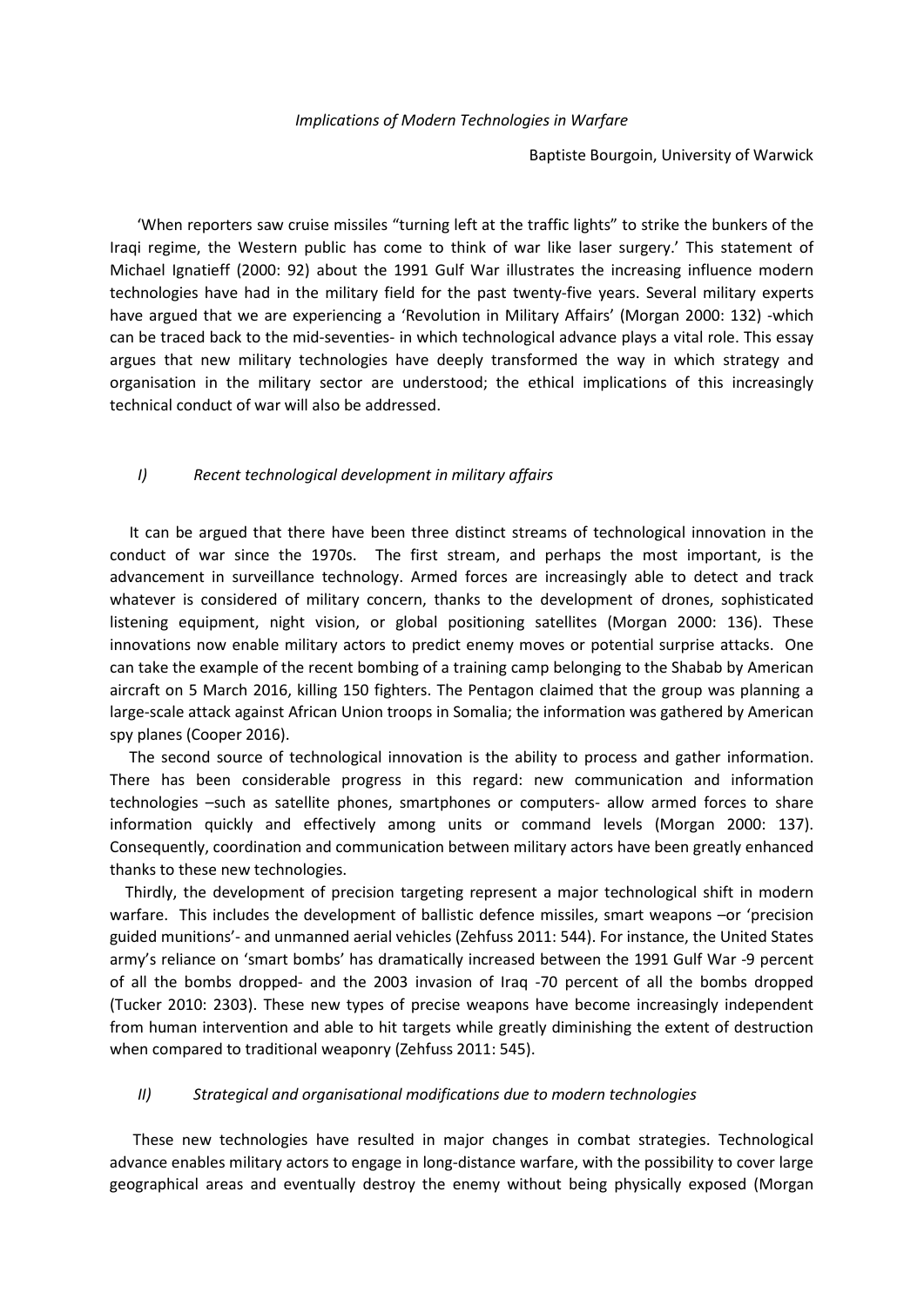2000: 139). An illustration of this would be the U.S. drone campaign in Waziristan since 2004 (Coll 2014). Along with this long-distance warfare, the growing precision of military technologies provide means to eliminate identified key targets instead of engaging in indiscriminate bombings, thus limiting the number of casualties (Morgan 2000: 140).

 In the same way, the growing use of advanced military technologies has created organisational changes in the military. Indeed, this advancement implies that armed forces now heavily rely on the expertise of engineers and other workers able to develop and operate sophisticated military devices (Adam 1998: 279); they are often recruited from the civilian sector. This need for specialisation and technological expertise in the military has encouraged the proliferation of private firms offering technical assistance and related services to national armies (Singer 2001: 200). Along with this recruitment of skilled experts, new technologies have provoked a significant decrease in the number of soldiers engaging in direct combat. Indeed, with the proliferation of remotely-controlled weapons, large military units become increasingly unnecessary. Smaller and more mobile units, backed by firepower on call, are favoured (Morgan 2000: 137).

## *III) New technologies and modern warfare: ethics and legitimacy*

 An important issue is yet to be analysed: do new technologies 'sanitise' warfare? Is war becoming more 'ethical'? On the one hand, the development of precision targeting limits collateral damages by rendering indiscriminate killings less likely. As Wheeler (2002: 216) argues, increasing precision has 'ameliorated the awful moral choices that faced American and British decision-makers during World War II'. Indeed, it appears that mass killings due to indiscriminate bombings are decreasing. Non-combatant immunity, one of the key elements of the ethics of war for many experts (Rengger 2002: 358) is thus enhanced by new technologies.

 On the other hand, another important aspect of ethics appears to be often forgotten: the principle of reciprocity. Indeed, one could defend the view that highly-technological warfare creates a form of one-sided immunity: military actors using new technologies like drones can hurt the enemy without being hurt themselves. This violates what Ignatieff (2000: 161) calls the 'tacit contract of combat', in which there has always been a 'basic equity of moral risk: kill or be killed'. This unequal exposure to death can also create a relative sense of unaccountability for soldiers able to harm without being harmed: this view is notably defended by Der Derian (2001: xvi), who claims that in such an unequal environment, 'one learns how to kill but not to take responsibility for it'.

 To conclude, the rapid development of new technologies used in modern warfare carries important implications for military affairs and international security. Military operations are more precise and less indiscriminate than they used to be thanks to sophisticated technologies like 'smart bombs'; however, one can question the legitimacy and ethics of the current conduct of war. In particular, the growing reliance on long-distance strikes raises issues regarding the fairness and actual precision of modern forms of warfare.